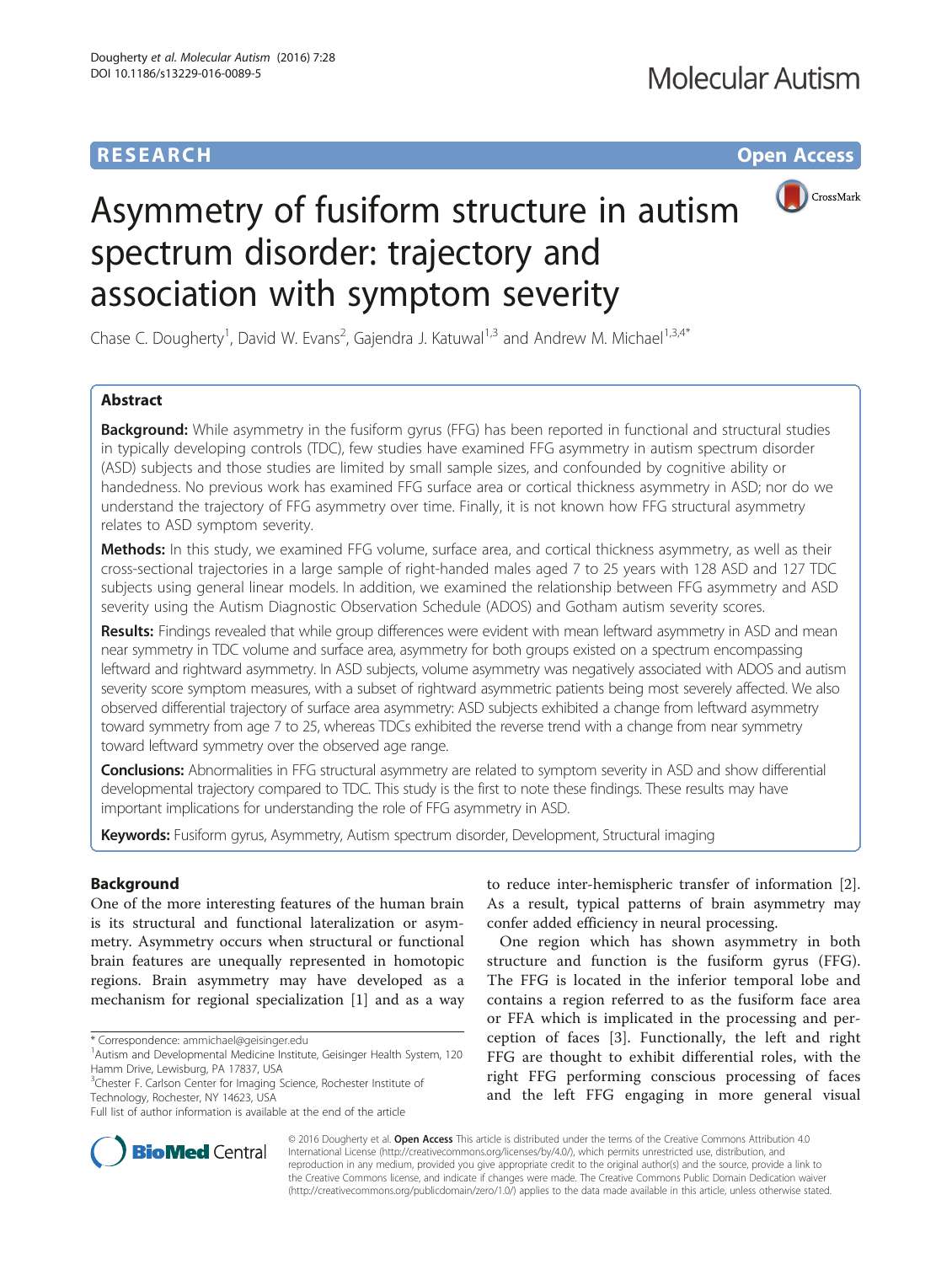perception [[4\]](#page-9-0) and object recognition [[5\]](#page-9-0). Functional imaging studies have reported that the right FFG exhibits preferential activation for faces compared to objects [[6](#page-9-0)] and for unfamiliar vs. familiar faces [\[7](#page-9-0)]. Many patients suffering from prosopagnosia—the inability to identify faces—exhibit lesions in the right posterior FFG [\[8](#page-9-0)]. Consistent with this finding functional studies have largely shown that individuals exhibit a right hemisphere advantage when identifying whole faces, rather than parts [\[4](#page-9-0)]. In addition to its proposed role in face processing, research has also indicated that the left FFG [\[9](#page-9-0)] contains the visual word form area which is thought to be specialized for word recognition [\[10](#page-9-0)] and thus plays a critical role in reading, with lesions in this region resulting in alexia [\[11](#page-9-0)].

In autism spectrum disorder (ASD), impairments in face processing have been reported [[12](#page-9-0)–[15\]](#page-9-0). For example, patients with ASD have been shown to exhibit deficits in face memory [\[16\]](#page-9-0) and in recognition of emotion in faces [[17](#page-9-0)]. Abnormalities in circuitry encompassing the FFG and other regions such as the amygdala have been suggested to be a key component of impairment in ASD [[15](#page-9-0)]. Thus FFG structure, and asymmetry specifically, may play a role in ASD. As a result, studying the link between FFG asymmetry and ASD impairment will shed further light on its potential role in the pathogenesis of ASD.

Relative to functional studies, there is a paucity of structural studies of the FFG, with some reporting leftward volumetric asymmetry (higher volume in left hemisphere) in controls in the posterior FFG [\[18, 19](#page-9-0)] or left FFG as a whole [\[1, 20](#page-9-0), [21\]](#page-9-0), although in Herbert et al. [\[1](#page-9-0)] FFG was not found to be significantly asymmetric as determined by a one sample t test. Findings of structural asymmetry may extend to the cellular level as well. A post-mortem study of FFG cytoarchitecture reported narrower mini-columns and fewer pyramidal neurons in the right, relative to the left FFG in healthy controls [[22](#page-9-0)].

Lateralization is a normal phenomenon in typical brain development and there has been interest in examining possible disruption of typical patterns of brain lateralization in neurodevelopmental disorders [[23\]](#page-9-0). In ASD in particular, deviations from typical patterns of asymmetry have been reported in both functional [[24](#page-9-0)] and structural studies [\[1](#page-9-0), [19](#page-9-0), [25](#page-9-0)–[27](#page-9-0)]. While structural asymmetry has been examined in ASD, only a few studies have examined asymmetry of the FFG with several studies indicating increased leftward volumetric asymmetry in posterior temporal FFG compared to controls [[19\]](#page-9-0) or leftward asymmetry (although not statistically different from zero asymmetry) in anterior and posterior FFG [[1](#page-9-0)]. Further, histopathological studies of the FFG in ASD have reported structural abnormalities at the cellular level including reductions in neuron density, total neuron number, and perikaryal volume throughout the cortical layers

of the FFG  $[28]$  $[28]$  $[28]$  as well as a decrease in  $GABA_B$  receptor density compared to controls [\[29\]](#page-9-0).

Of the previous work examining FFG asymmetry, Herbert et al. [\[1](#page-9-0), [19](#page-9-0)] included only 16 subjects with ASD over a narrow age range (7 to 11 years and 5.7 to 11.3 years, respectively). While both studies matched groups for handedness, cohorts in both studies included left-handed and right-handed subjects which may have introduced confounds as handedness is associated with brain lateralization [\[30](#page-9-0)]. Additionally, neither study appears to have controlled for IQ effects by matching groups or regressing IQ. Further, the previous work investigated the asymmetry of only the volume of the FFG. Research examining asymmetries in cortical thickness and surface area of the FFG are even more sparse, and to our knowledge, no studies have examined either morphometric feature in ASD. Cortical thickness and surface area are of interest as recent studies have found evidence that these may be dissociable features controlled by independent genetic mechanisms [\[31\]](#page-9-0). The volume of a cortical region is the product of its cortical thickness and surface area and as a result examining volume alone may not capture which of these measures influence observed volumetric asymmetries. Finally, it is not known if the developmental trajectory of FFG asymmetry in ASD differs from typical development.

For these reasons, we sought to examine volume, cortical thickness, and surface area asymmetries of the FFG and their trajectory in ASD using a large cross-sectional structural magnetic resonance imaging (sMRI) dataset. It should be noted that studies have indicated that subsections of the FFG have been associated with different functions. The FFA is thought to be located in the middle FFG [\[3](#page-9-0)] and its posterior aspects [\[32](#page-9-0)]. In contrast, the anterior FFG may play a role in semantic memory [[33\]](#page-9-0). However, there are currently no clear anatomical or cytoarchitectonic criteria for identification of the FFA within the FFG [\[28\]](#page-9-0). The goal of this study is to examine the role of FFG asymmetry in the overall impairment of ASD and not domain specific-traits related to face processing or social impairment.

In this study, we examine a large homogeneous sample of right-handed males consisting of 128 high-functioning ASD subjects and 127 typically developing controls (TDC) across a large age range (7 to 25 years). In comparison to previous work examining FFG structural asymmetry [\[1, 19](#page-9-0)], our study consists of a large number of homogeneous subjects across a wider age range. This larger cohort affords greater statistical power in assessing group differences and allows for characterization of the trajectory of asymmetry in the FFG from midchildhood to early adulthood. Here too, to our knowledge, no previous research has examined the development or trajectory of FFG asymmetry in ASD. Because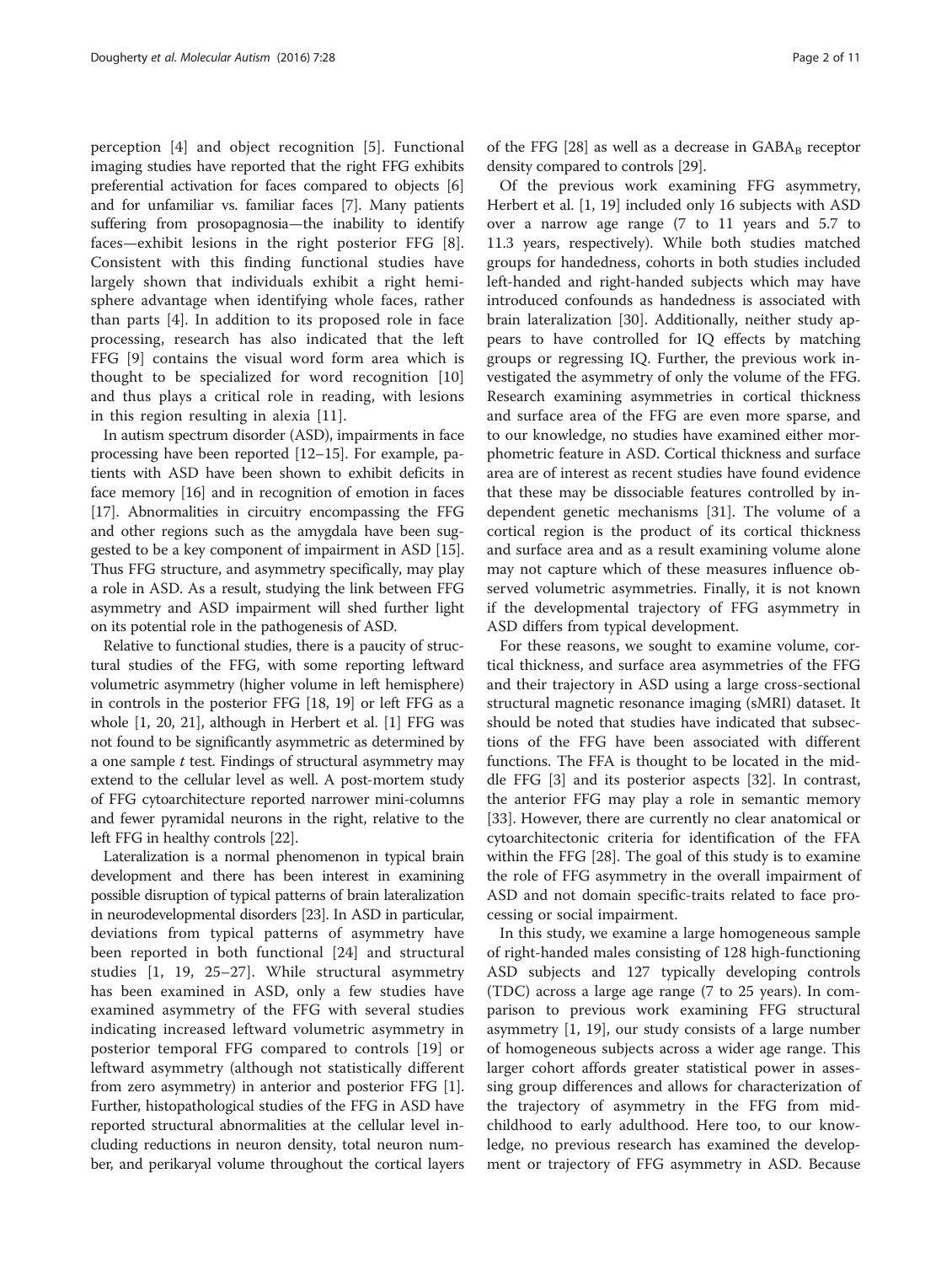<span id="page-2-0"></span>the FFG is of particular relevance to ASD, we sought to examine how structural asymmetry may be related to impairment in this disorder. Thus, we also examined the relationship between degree of structural asymmetry in volume, surface area, and cortical thickness to ASD symptom severity using two different measures: ADOS (Autism Diagnostic Observation Schedule) [\[34](#page-9-0)] and Gotham autism severity scores [[35](#page-9-0)].

## Methods

## Subjects

Data included in this study were obtained from the publicly available autism brain imaging data exchange (ABIDE) dataset which includes over 1100 sMRIs from 17 different sites [\[36](#page-9-0)]. Data quality of images was confirmed through visual inspection of each image. Images with severe motion (ghosting and smearing), susceptibility, and homogeneity artifacts were removed from further analysis. Images without complete head coverage were also removed. Only images with high fidelity were included for further analyses. A total of 172 images were removed due to poor image quality and another 64 subjects were removed due to segmentation failure during FreeSurfer preprocessing.

To reduce effects of handedness and gender, only right-handed male subjects were included. Subjects with missing handedness information, or missing data on verbal IQ (VIQ), performance IQ (PIQ), or full-scale IQ (FSIQ) were excluded. Subjects over the age of 25 years were also excluded due to the sparsity of data beyond this age as this could influence trajectory results. The final sample consisted of 128 ASD participants and 127 age-matched TDCs (demographics are presented in Table 1). Of the 128 ASD subjects, we analyzed a subset of 69 ASD participants with ADOS data, and a subset of 28 ASD participants with Gotham Autism Severity Score data (see Table 1). The final sample was matched in terms of age, PIQ, sex (only males), and handedness

# Structural MRI

After exclusion criteria and quality control explained in the previous section were applied, the final sample consisted of structural MRIs from 8 of the 17 ABIDE sites. Scanner parameters of the eight sites are presented in Additional file [1](#page-8-0): Table S1. Information on sites, subject recruitment and inclusion criteria and other details can be found at the ABIDE release website [\[37\]](#page-9-0).

 $(P = 0.03)$ ; as communication impairment is a core

symptom of ASD, this difference was expected.

#### Image processing

SMRI images were preprocessed and segmented using the *recon-all* whole-brain automated segmentation pipeline of FreeSurfer v5.3.0 [[38\]](#page-9-0). FreeSurfer default templates, Desikan-Killiany atlas [[39\]](#page-9-0) for cortical regions and the aseg atlas [[38\]](#page-9-0) for subcortical regions, were used for segmentation. Volume, surface area, and cortical thickness measures for the FFG were computed.

#### Data analysis

The symmetry-index (SI) [[40\]](#page-9-0) was calculated for each of the following measures: volume, surface area, and cortical thickness using Eq. [1,](#page-3-0) where L and R stand for the left and right region measures respectively. In Eq. [1,](#page-3-0) the difference between the left and right region measures is divided by the average of both left and right measures and multiplied by 100 to obtain the SI as a percentage. Negative values indicate rightward asymmetry percentage and positive values indicate leftward asymmetry percentage. The SI index has the added advantage of removing any possible confounds due to scanner site that may result from differences in scanner parameters and settings. Because SI is calculated as a percentage within each subject, rather

|                       | Full sample                      |                                  |                           | ADOS sub-sample                 | Autism severity score<br>sub-sample |
|-----------------------|----------------------------------|----------------------------------|---------------------------|---------------------------------|-------------------------------------|
|                       | $ASD n = 128$<br>(mean $\pm$ SD) | TDC $n = 127$<br>$(mean \pm SD)$ | two-sample t test         | ASD $n = 69$<br>(mean $\pm$ SD) | ASD $n = 28$<br>(mean $\pm$ SD)     |
| Age (years) (range)   | $15.5 \pm 4.1$                   | $15.6 \pm 3.8$                   | $t_{254} = 0.2/p = 0.8$   | $16.3 \pm 3.8$                  | $13.3 \pm 2.4$                      |
|                       | $7.3 - 24.0$                     | $7.7 - 25.0$                     |                           | $8.5 - 24.0$                    | $8.5 - 17.9$                        |
| VIQ                   | $106.8 \pm 13.3$                 | $110.9 + 16.5$                   | $t_{254} = 2.2/p = 0.03*$ | $106.8 \pm 14.1$                | $103.5 \pm 13.1$                    |
| PIO                   | $103.4 \pm 13.6$                 | $105.8 \pm 16.7$                 | $t_{254} = 1.3/p = 0.2$   | $105.6 \pm 14.7$                | $100.2 \pm 13.5$                    |
| <b>ADOS</b>           |                                  |                                  |                           | $11.7 \pm 3.5$                  | N/A                                 |
| Autism severity score |                                  |                                  |                           | N/A                             | $6.7 \pm 2.4$                       |

Table 1 Subject Demographics. Table 1 contains mean age, verbal IQ (VIQ), performance IQ (PIQ), ADOS scores, and autism severity scores as well as standard deviations for ASD and TDC

Significant ASD vs. TDC group differences are in italics with asterisk

N/A indicates not applicable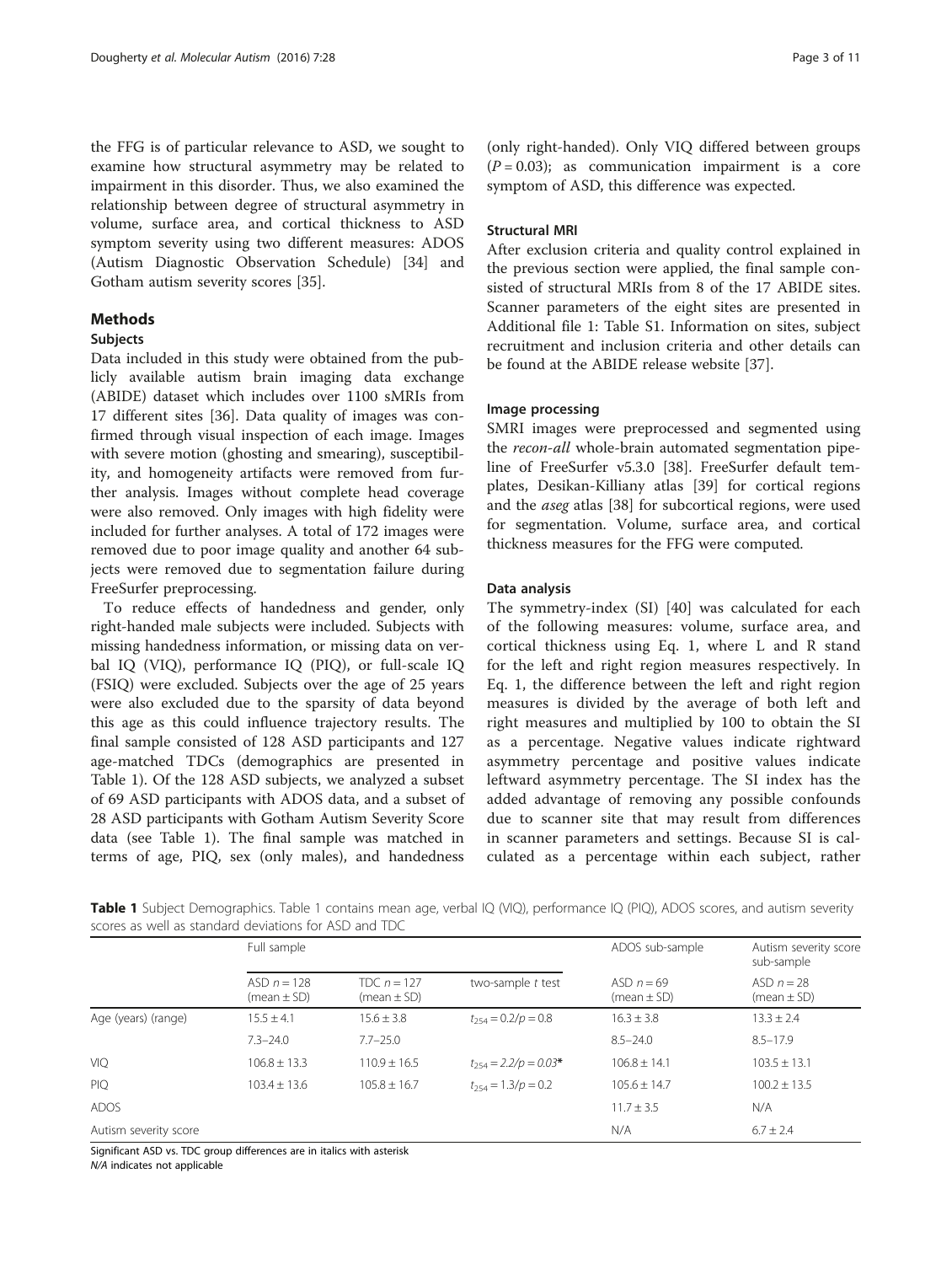<span id="page-3-0"></span>than as pure morphological measures, possible confounds due to scanner site are removed.

$$
Symmetry Index (SI) = 100 \times \frac{(L-R)}{(L+R)/2}
$$
 (1)

In preparation for general linear model (GLM) analysis, outliers were removed independently for each morphological index (volume, surface area, thickness). Subjects with measures that were two standard deviations above or below the combined group mean for each measure were excluded from the GLM analysis. This resulted in a sample size of 125/120 for volume, 127/121 for surface area, and 121/120 for cortical thickness for ASD/TDC cohorts, respectively. We then calculated the mean and standard deviations for ASD and TDC separately using unadjusted raw SI measures and performed a two-sample  $t$  test between the groups.

To test for the main effects of diagnosis for FFG SI, we created a GLM with the following variables: age, diagnosis, VIQ, and PIQ. An age  $\times$  diagnosis interaction term was also added to the GLM (see Eq. 2). For the FFG SI-ADOS analysis and autism severity score analysis, we created a similar model with diagnosis, and age  $\times$  diagnosis terms removed and included a term for symptom severity (where symptom severity is either ADOS or autism severity score). This model is depicted in Eq. 3. GLM analysis was conducted using the "regstats" function in MATLAB R2013B.

$$
SI = \beta_0 + \beta_1 age + \beta_2 diagnosis + \beta_3 VIQ + \beta_4 PIQ
$$
  
+  $\beta_5 age \times diagnosis + \epsilon$ 

$$
SI = \beta_0 + \beta_1 age + \beta_2 VIQ + \beta_3 PIQ
$$
  
+  $\beta_4$ Symptom Severity +  $\epsilon$  (3)

To visualize results from each of our GLM analyses via scatterplots and histograms, data were adjusted using Eq. 4 below; where  $\beta_{variable}$  is the beta coefficient from the corresponding GLM for the variable of interest,  $\times_{variable}$  is the subject's demographic data point for the variable of interest, and  $\bar{x}_{variable}$  is the sample mean for the demographic variable of interest. Removal of the effect of each additional covariate was performed by subtracting  $\beta_{variable}(\times_{variable} - \bar{\times}_{variable})$ from the subject's SI measure for that covariate of interest. This was done for all subjects until a new set of adjusted SI values were obtained. Data in scatterplots depicting SI vs. age relationships (in Fig. [1a\)](#page-4-0) are adjusted for VIQ and PIQ. Data in scatterplots depicting SI vs. ADOS and autism severity scores (in Fig. [2a](#page-5-0) and [2b\)](#page-5-0) are adjusted for VIQ, PIQ, and age. After adjusted data points were plotted, a least squares line was fit to determine the directionality of relationships.

$$
SI_{adjusted} = SI - \beta_{age} (Age - \overline{Age}) - \beta_{VIQ} (VIQ - V\overline{I}Q)
$$

$$
-\beta_{PIQ} (PIQ - P\overline{I}Q)
$$
(4)

Using the same method, histogram plots of data adjusted for age, VIQ, and PIQ were created to illustrate SI distribution and group differences. Using a histogram allows the full distribution of SI to be visualized in addition to capturing the frequency of subjects at various degrees of SI.

Finally, in order to examine the effects of global measures on FFG SI, we compute pair-wise correlations between total brain, total brain SI, and FFG SI for volume, surface area, and thickness after performing outlier removal for each of these measures independently as described above.

## Results

#### Unadjusted ASD vs. TDC SI differences

Mean ± standard deviation for unadjusted raw volume, surface area, and cortical thickness SI for ASD/TDC, respectively, were as follows: volume SI  $(3.9 \pm 11.0/1.2 \pm 9.9)$ , surface area SI  $(1.9 \pm 9.8/0.74 \pm 8.6)$ , and cortical thickness SI  $(0.0055 \pm 5.2/-0.74 \pm 4.8)$ . A two-sample t test of raw unadjusted SI revealed significant group differences for ASD vs. TDC for volume SI  $(t_{243} = -2.01; P = 0.045)$ . No significant group differences emerged for surface area SI or cortical thickness SI.

#### Fusiform SI analysis

 $(2)$ 

Results for the regression model for FFG volume, surface area, and cortical thickness SI are depicted in Table [2](#page-5-0) (See Eq. 2 for modeling scheme). For measures with a significant main effect of diagnosis, the mean symmetry direction for ASD and TDC is indicated by L (leftward symmetric) or by S (nearly symmetric). Significant main effects of diagnosis were found for both FFG volume  $(p = 0.031)$  and FFG surface area  $(p = 0.031)$ . The mean direction of asymmetry was leftward for both volume and surface area in ASD while TDC were nearly symmetric. Histograms of main effects for diagnosis are presented in Fig. [1a.](#page-4-0)

For all three SI measures (volume, surface area, and thickness), TDC are more symmetric on average than ASD participants. The maximum number of subjects in the histograms occurred at an SI of 5 % for ASD and 0 for TDC in volume asymmetry and 9 % for ASD and 0 for TDC in surface area asymmetry. Cortical thickness SI had a peak at −2 % for ASD and two peaks in TDC at 3 and −2 %. For volume asymmetry in ASD 28 subjects were rightward and 97 leftward asymmetric and for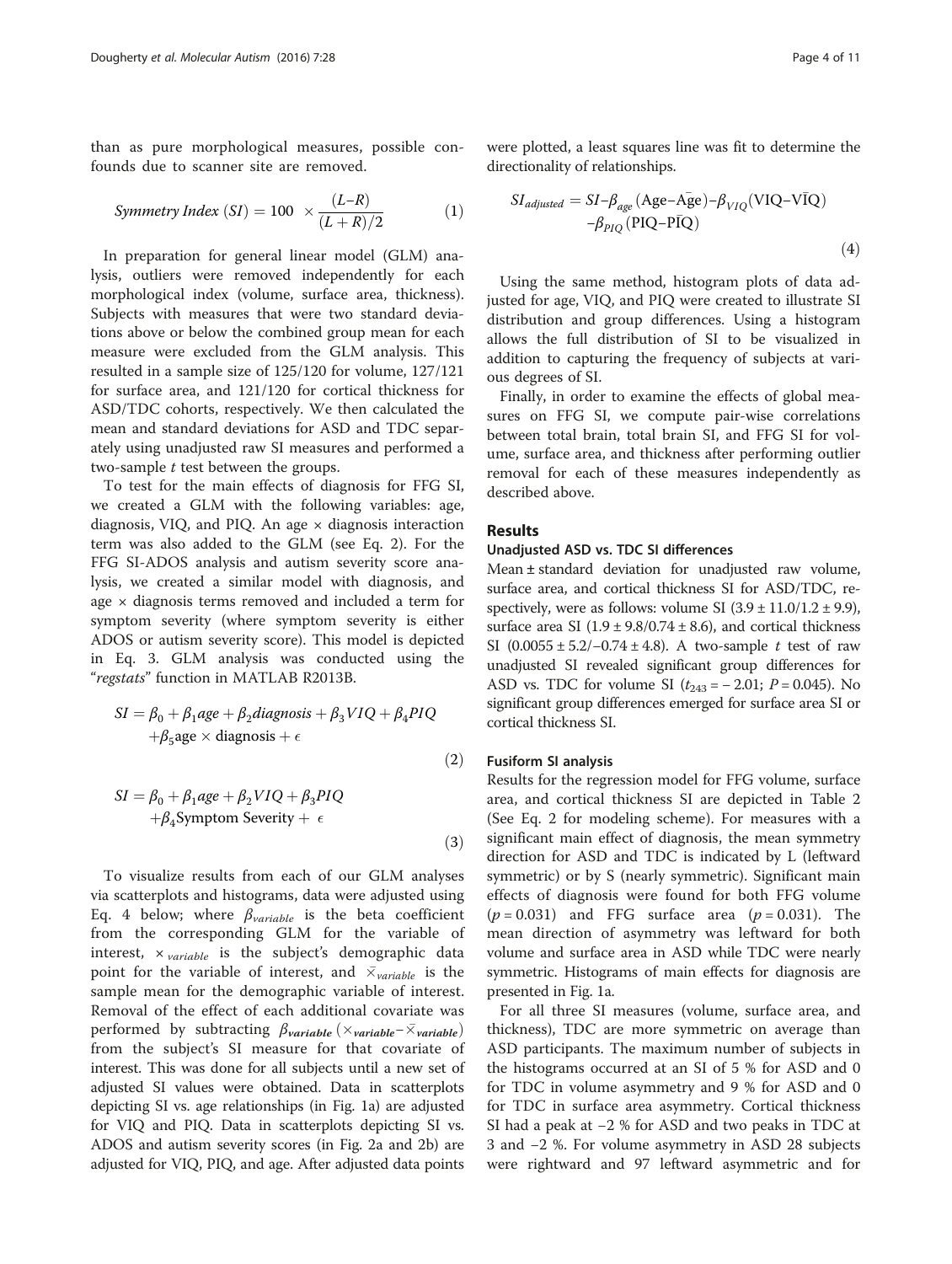<span id="page-4-0"></span>

TDC 76 were rightward and 44 leftward asymmetric. For surface area asymmetry 35 ASD subjects were rightward and 92 leftward asymmetric and in TDC 82 were rightward and 39 leftward. In cortical thickness, 71 ASD subjects were rightward and 50 leftward and in TDC 62 subjects were rightward and 58 leftward. While group differences emerged in volume and surface area SI, histograms indicate a large degree of overlap in SI distributions between ASD and TDC with some ASD and TDC exhibiting opposite asymmetries in comparison to their respective group mean. Analyses also revealed that TDC mean for volume, surface area, and thickness was more symmetric on average (closer to zero) than in ASD.

A significant age × diagnosis interaction was found for FFG surface area ( $p = 0.049$ ). In ASD, leftward surface area asymmetry decreased with age toward symmetry while in TDC a change from near symmetry to leftward asymmetry for surface area was found. This relationship held for volume as well although results only approached significance ( $p = .084$ ). For ASD surface area SI was approximately 5 at age 7 and −1 % at age 25 on average. For TDC surface area SI was nearly symmetric at ~−1 % at age 7 and 4 % at age 25 on average. Interactions for age  $\times$  diagnosis

relationships are depicted in Fig. 1b. Volume and surface area SI trajectories exhibited opposite trends for ASD and TDC with a loss of leftward asymmetry trending toward symmetry with age in ASD and a change from mostly symmetric toward leftward asymmetry with age for TDC. Cortical thickness, in contrast, appeared relatively stable across the observed age range for both groups. No significant relationships with VIQ or PIQ emerged, although the relationship between cortical thickness and VIQ approached significance ( $p = 0.097$ ). p values are summarized in Table [2.](#page-5-0)

## ADOS and autism severity score sub-samples analysis

Results for the regression model for the ADOS and autism severity scores subsamples (see Eq. [3](#page-3-0) for modeling scheme) are depicted in Table [3](#page-6-0) below. The direction of relationships with symmetry index for significant regions  $(p < 0.05)$  is indicated by a positive or negative sign. In the ADOS sub-sample volume, SI was positively correlated with PIQ  $(p = 0.036)$  and negatively with ADOS  $(p = 0.047)$ . FFG cortical thickness SI was also positively correlated with PIQ  $(p = 0.015)$  and negatively correlated with VIO  $(p = 0.034)$ .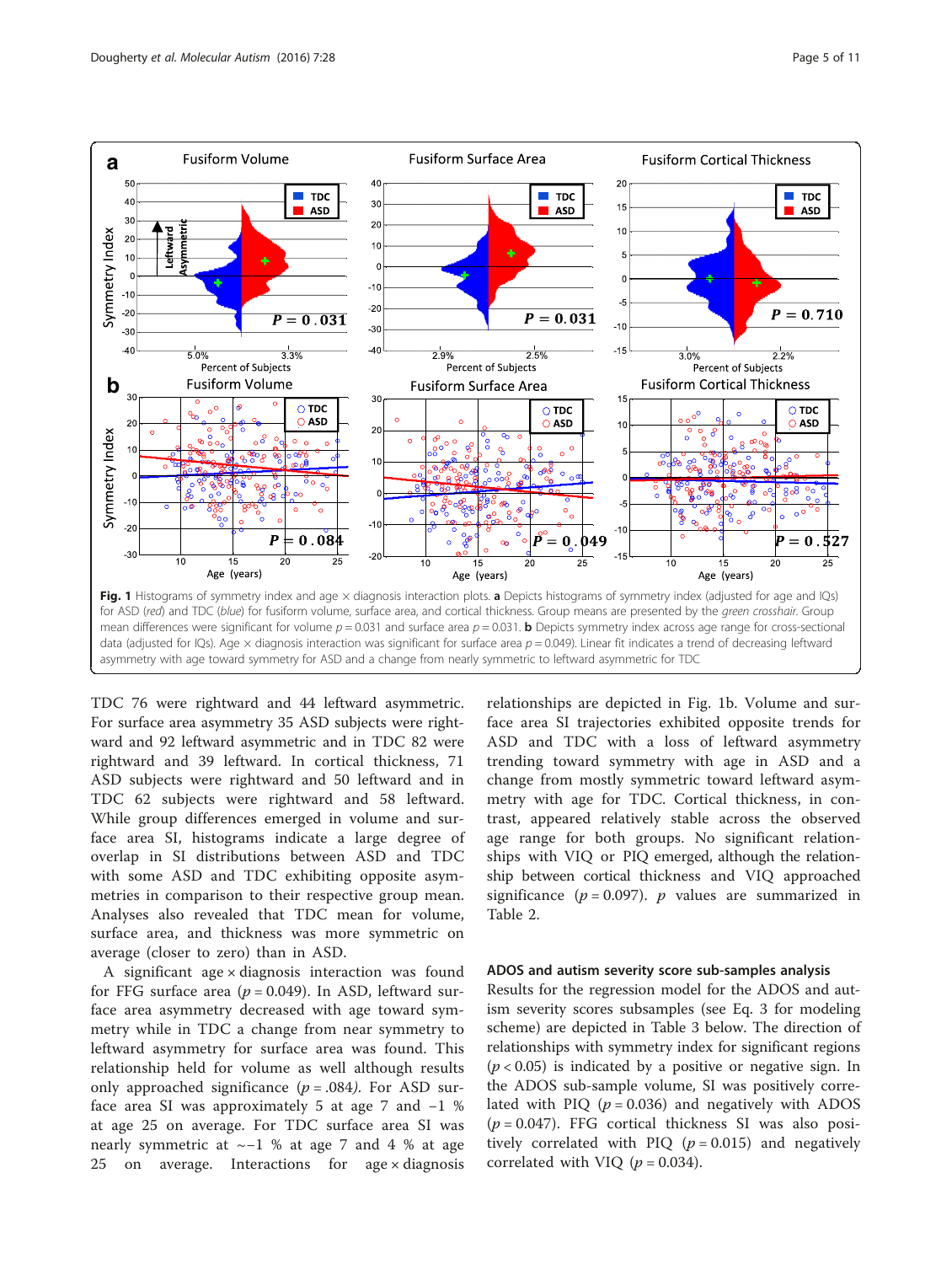<span id="page-5-0"></span>

Analysis of the severity scores revealed significant main effects of age for FFG volume  $(p = 0.011)$  and surface area SI ( $p = 0.009$ ) as well as a significant relationship between FFG volume SI and severity scores  $(p = 0.0097)$ . IQ measures were not significant in this sample (See Table [1\)](#page-2-0).

FFG SI measures within both ADOS and autism severity scores sub-samples demonstrated negative associations with ASD symptom measures, although significance for this relationship only emerged in volume SI. These relationships are depicted in Fig. 2a for the ADOS sub-sample and Fig. 2b for the autism severity scores sub-sample. Means of the samples and their respective standard deviations are depicted as well.

Raw total brain measures, total brain SI, and fusiform SI Significant correlations were found between total brain volume SI and FFG volume SI  $(r = 0.27, p = 0.0039)$ and total brain surface area SI and FFG surface area SI  $(r = 0.22, p = 0.015)$  in TDC but these correlations were not significant in ASD. However, FFG cortical thickness SI was significantly correlated with both whole brain mean cortical thickness ( $r = -0.26$ ,  $p = 0.0047$ ) and whole brain mean cortical thickness SI  $(r = 0.33,$  $p = 0.0003$ ) in ASD but these correlations were not significant in TDC. Note that the FFG cortical thickness SI has a negative correlation with whole brain mean cortical thickness in ASD. All pair-wise correlations of this analysis are depicted in Additional file [2](#page-8-0): Table S2.

**Table 2** Full Sample Fusiform SI Analysis p-values ( $p < 0.05$ ). Table 2 contains significant values for the generalized linear model analysis

| SI Measure                  | Aqe   | Diagnosis (ASD/TDC) | VIO   | PIO   | Age $\times$ diagnosis |
|-----------------------------|-------|---------------------|-------|-------|------------------------|
| Fusiform volume             | 0.128 | $0.031$ (L/S)       | 0.540 | 0.873 | 0.084                  |
| Fusiform surface area       | 0.137 | $0.031$ (L/S)       | 0.787 | 0.668 | 0.049                  |
| Fusiform cortical thickness | 0.656 | 0.701               | 0.097 | 0.854 | 0.527                  |

For diagnosis, L indicates leftward asymmetry of mean SI while S indicates SI near zero (symmetric) for ASD/TDC, respectively Significant relationships are indicated in italics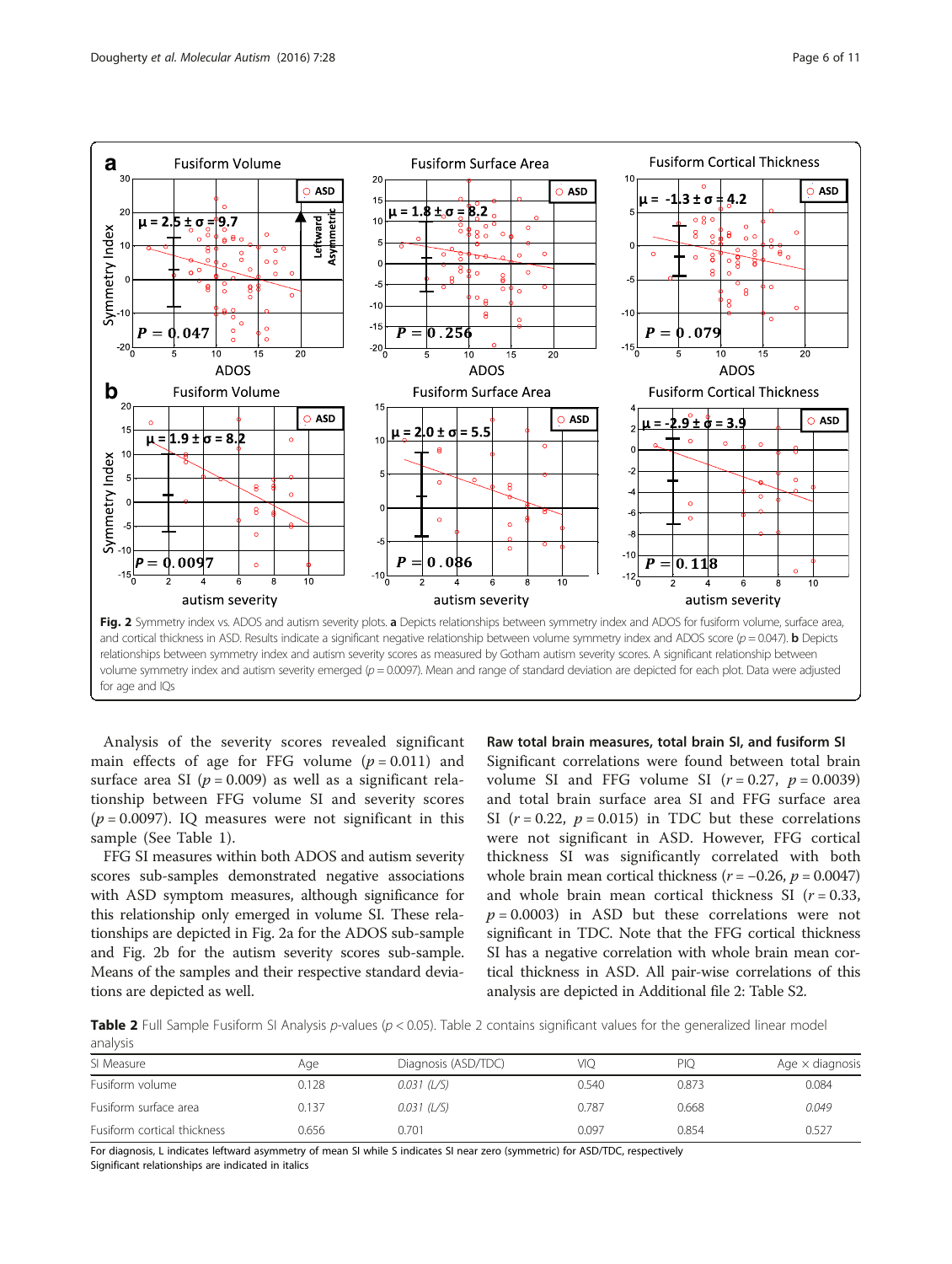|                             | ADOS sub-sample |            |            |             |            | Severity scores sub-sample |       |                |  |
|-----------------------------|-----------------|------------|------------|-------------|------------|----------------------------|-------|----------------|--|
| SI Measure                  | Age             | VIO        | PIO        | <b>ADOS</b> | Age        | <b>VIO</b>                 | PIO   | Severity score |  |
| Fusiform volume             | 0.283           | 0.401      | $0.036(+)$ | $0.047(-)$  | $0.011(-)$ | 0.498                      | 0.858 | $0.0097(-)$    |  |
| Fusiform surface area       | 0.229           | 0.657      | 0.273      | 0.256       | $0.009(-)$ | 0.059                      | 0.253 | 0.086          |  |
| Fusiform cortical thickness | 0.200           | $0.034(-)$ | $0.015(+)$ | 0.079       | 0.325      | 0.866                      | 0.242 | 0.118          |  |

<span id="page-6-0"></span>**Table 3** ADOS and Severity Score subsample  $p$ -values ( $p < 0.05$ ): Table 3 contains significant values for the generalized linear model analysis for ADOS and severity scores sub-samples

For significant main effects of age, VIQ, and PIQ, the direction of the relationship is indicated by  $a + or - sign$ Significant values are in italics

## **Discussion**

Despite the abundance of literature examining the role of the FFG in ASD, few studies have examined FFG structural asymmetry in ASD. The little research that does exist indicates greater leftward volumetric asymmetry in posterior temporal FFG in ASD compared to TDC (20 vs. 6 %, respectively) [\[19](#page-9-0)], and leftward asymmetry in anterior and posterior FFG in both ASD and controls, although neither finding was significantly asymmetric after a one-sample  $t$  test [[1\]](#page-9-0). Here, we report group differences in volume asymmetries in ASD and TDC, with nearly symmetric mean SI in TDC and leftward asymmetry in ASD (see Fig. [1a\)](#page-4-0). While we did not parcellate the FFG into anterior and posterior subregions, our finding of leftward volume asymmetry in the FFG as a whole is consistent with Herbert et al.'s [\[1](#page-9-0)] report of leftward asymmetry in anterior and posterior FFG in ASD. For TDC, our findings indicated near symmetry in volume. Herbert et al. [\[19](#page-9-0)] reported leftward asymmetry in posterior FFG (6 %) and in a follow-up study [[1\]](#page-9-0) leftward asymmetry in anterior (17.40 %) and posterior FFG (6.20 %) in healthy children although these findings were not significantly asymmetric after a one-sample  $t$  test. Thus, while the direction of mean volume SI magnitude in TDC differed between our studies, our findings do not necessarily conflict. Overall, our findings indicate TDC on average appear to possess more symmetric FFG than ASD. The difference in average SI magnitude between our results and those of Herbert et al. may be attributed to differences in sample size, as well as IQ differences between cohorts. Here, we reported on a large sample of well-characterized ASD participants and accounted for VIQ, and PIQ as covariates in our GLM analysis. In the following sections, we discuss results which to our knowledge, have not been reported previously in ASD.

#### Fusiform asymmetry trajectory

The results of our study indicate that asymmetry in surface area may not be constant throughout development. For surface area, this manifested as a change from leftward asymmetry toward symmetry with age in ASD and a change from initial symmetry to leftward asymmetry in TDC with age between early middle childhood and early adulthood. Whether these changes in asymmetry are driven by genetic mechanisms, environmental factors, or both is not known. However, previous work has demonstrated that structural asymmetry exists even prenatally [\[41, 42\]](#page-9-0). Post-mortem histological analyses have found evidence for genetic influence on brain lateralization in the form of differential gene expression in homotopic brain regions [[43\]](#page-10-0). Brain regions which have been shown previously to exhibit lateralization were sampled, and evidence indicated that genes involved in nervous system development, glutamate receptor activity, and synaptic transmission exhibited lateralization in expression [[43](#page-10-0)]. It is not entirely clear what factors influence asymmetry development. We speculate the observed aberrant trajectory in ASD could be the result of genetics or compensatory mechanisms/behavioral abnormalities related to impaired face processing. This is an important area for future research and merits further longitudinal analysis.

#### Asymmetry and autism symptom severity

Both ADOS and autism severity scores (a standardized ADOS score) were inversely associated with volume SI in ASD. That is, ASD subjects exhibit greater rightward FFG asymmetry with increasing symptom severity. It appears that while ASD is on average leftward asymmetric (See Fig. [2a, b\)](#page-5-0), there exists a subset of more severely affected subjects who exhibit rightward asymmetry and who are atypical compared to the majority of the ASD population. From the results of our full-sample analysis, only 28 subjects with ASD exhibited rightward asymmetry while 97 exhibited leftward. This is consistent with recent research indicating that ASD results from a variety of genetic etiologies [\[44](#page-10-0)]. This subset of more severely affected individuals with rightward volumetric asymmetry may represent a distinct subtype or etiology. Higher functioning subjects with ASD may therefore be more leftward asymmetric in volume while lower functioning individuals may be more rightward asymmetric. Similar relationships between ASD symptom measures and surface area SI and cortical thickness SI were found, although neither was significant. No previous work has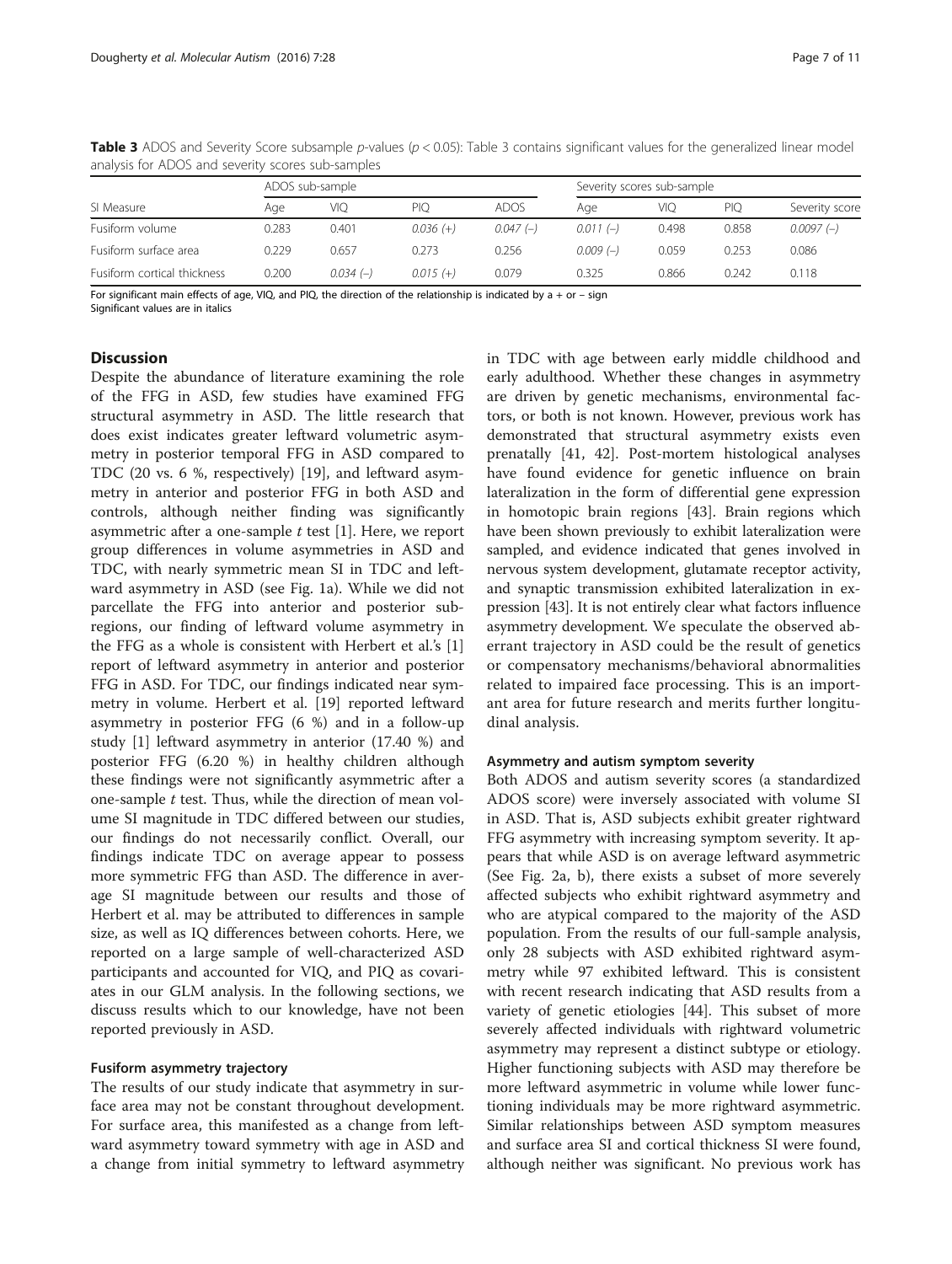examined the relationship of structural asymmetry in the FFG to autism symptom measures. Although some functional studies have suggested that the FFA does not play a critical role in reported face processing abnormalities and social impairment [[45, 46\]](#page-10-0), our findings at least lend support to the idea that structural asymmetries in the FFG are related to symptom severity in ASD. Such findings pave the way for research examining both etiological and symptom severity threshold effects pertaining to FFG asymmetry, as well as considering the relative volume of FFG to other structures.

#### Asymmetry and IQ

FFG SI was associated with IQ only in analyses of the sample with ADOS scores, where FFG volume correlated with VIQ, and cortical thickness with VIQ and PIQ. This result did not emerge in analyses pertaining to the Gotham autism severity scores, which may be due to the small number of subjects in those analyses  $(n = 28)$ . The lack of significant IQ relationships in our fullsample may indicate that asymmetry is only a significant predictor for VIQ and PIQ in ASD. In addition, in cortical thickness SI, the directionality of the relationships for VIQ and PIQ differed: SI was negatively associated with VIQ, and positively for PIQ. Thus VIQ was associated with greater rightward asymmetry and PIQ was associated with greater leftward asymmetry. Given that PIQ measures processing speed and perceptual ability and VIQ measures assess verbal skill and working memory, these opposing relationships indicate that measures of intellectual functioning may best be examined at the level of more basic cognitive constructs rather than full IQ measures.

## Relationship between volume, surface area, and cortical thickness

From our results, it appears that cortical thickness asymmetry exhibits the least difference between ASD and TDC. Results of the full sample GLM analysis indicated no effect of diagnosis nor any differences in asymmetry trajectory. It appears then that cortical thickness asymmetry is a more stable feature than volume or surface area asymmetry across the observed age range (see Fig. [1b](#page-4-0)). Of the three asymmetry measures examined, only cortical thickness SI failed to differentiate diagnostic groups, or to reveal developmental change over time. This suggests that differences in volume asymmetry trajectory are likely driven by changes in surface area rather than cortical thickness. Our results are consistent with reports that surface area and cortical thickness are independent brain features controlled by separate genetic mechanisms [[31\]](#page-9-0). For example, group differences were observed in FFG volume and surface area, but not cortical thickness for our full-sample analysis. Similarly, volume and cortical thickness exhibited significant relationships with IQ measures, but not surface area. This emphasizes the need to treat surface area and cortical thickness as independent measures with potentially different clinical, behavioral, and developmental implications. In addition, each measure may be reflective of differing cellular abnormalities. In ASD, previous work has indicated neuropathological alterations in cortex in the FFG including reductions in neuron density and number as well as mean perikaryal volume [\[28\]](#page-9-0). The findings reported here in FFG surface area may therefore be indicative of specific histopathological changes. Future structural imaging research in ASD should thus carefully consider both cortical thickness and surface area as separate components of gross volumetric changes.

#### Effect of global brain measures on fusiform SI

Correlation among total brain measures, total brain SI measures, and FFG SI measures for volume, surface area, and cortical thickness revealed several findings (see Additional file [2:](#page-8-0) Table S2). Although the direction of overall brain volume SI was correlated positively with FFG volume SI in TDC, this was not the case in ASD and thus we can be sure that the observed relationship between FFG volume SI and autism severity in ASD is not due to global asymmetry in volume. Similarly, this relationship was also observed in total surface area SI and FFG surface area SI in TDC but not in ASD. The only global measures in ASD to exhibit effects on FFG SI were whole-brain mean cortical thickness and wholebrain mean cortical thickness SI. However, in our findings FFG cortical thickness SI was not significantly associated with autism severity. The above results provide evidence that the global measures did not contribute towards the FFG asymmetry and autism severity results we report in ASD.

#### Limitations

This study has several limitations. First, we used a crosssectional dataset and the age range of the sample was limited to 7–25 years. Further support for findings relating to asymmetry development would need to be confirmed using longitudinal datasets, across a wider age range. A longitudinal study would afford higher statistical power in capturing the course of individual asymmetry development. In addition, examining subjects before age 7 would give better insight into the development of asymmetry and whether asymmetry is present at a young age or emerges over time. This is especially important given the consistent findings that reveal important morphological (i.e., head circumference) changes in ASD in early development [\[47](#page-10-0), [48\]](#page-10-0). Furthermore, individuals diagnosed with ASD can span a continuum from non-verbal with intellectual disability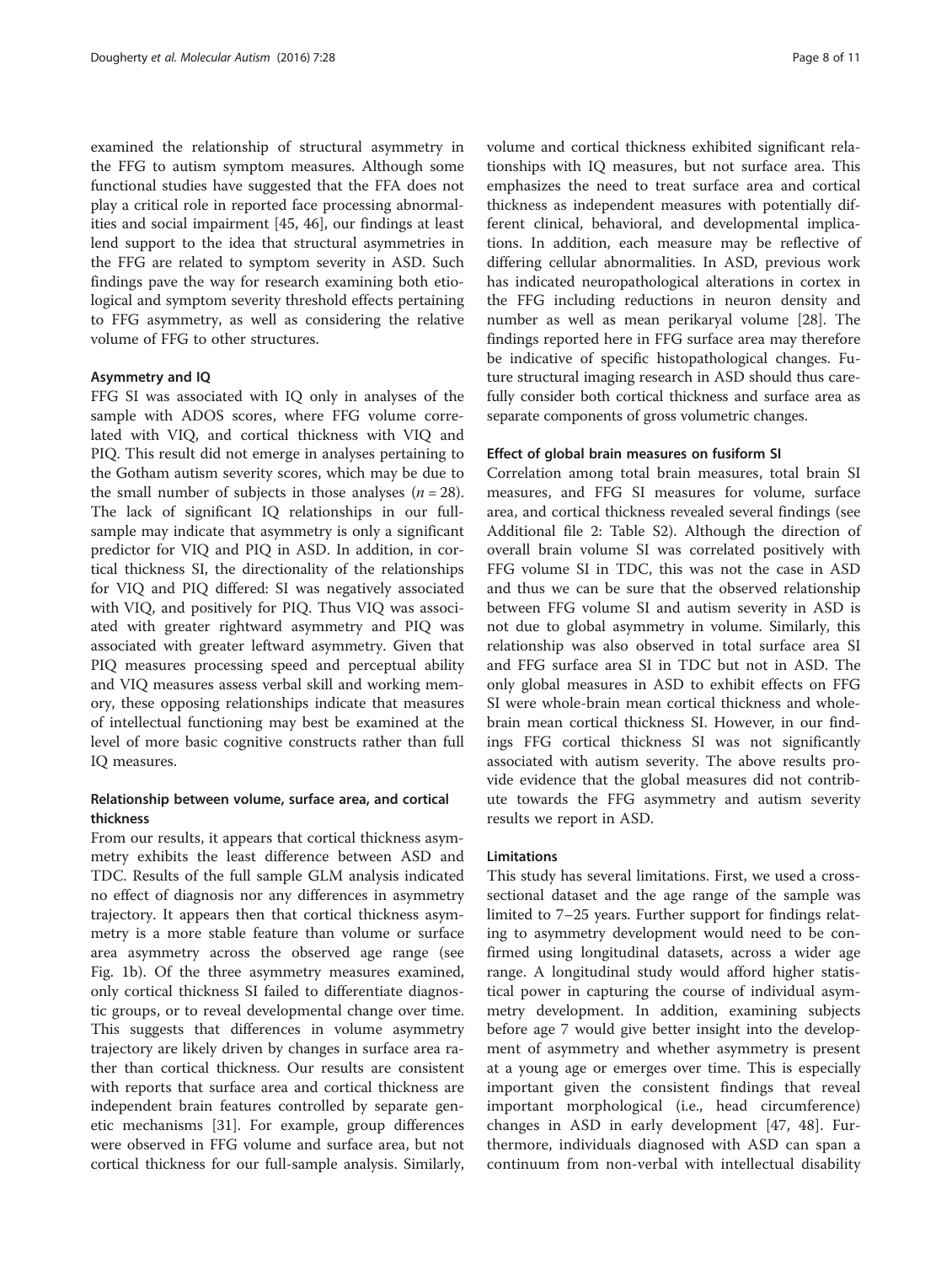<span id="page-8-0"></span>to high-functioning individuals. The full sample has a mean FIQ of 105.8 for the ASD group and as such we cannot comment on asymmetry in lower functioning ASD populations. Next, the data were acquired from multiple sites with differing scanner parameters; however, using the symmetry index has two significant advantages: (1) the symmetry index inherently controls for total brain volume by dividing the difference between homotopic regions by their average and (2) because we used data acquired from the multi-site ABIDE data set, concerns over inter-site differences in scanner acquisition parameters are removed as well due to the fact the symmetry index is calculated as a percentage for each individual subject. In contrast, comparing pure morphological measures introduces confounds due to scanner and acquisition parameters. Finally, while the FFA is thought to be present in the middle and posterior FFG, there are no established structural landmarks with which to establish its location within the FFG [\[28](#page-9-0)]. Because we used measures which only measure general impairment in ASD, it is unclear how abnormalities in FFG asymmetry relate to impairments in face processing. This is an important area for future research to explore. In the future, it will also be critically important to better characterize the ASD sample from a genetics-first approach. There are hundreds of genetic mutations that confer risk for ASD, including whole chromosome aneuploidies, copy number variation syndromes, single gene mutations, and single nucleotide polymorphisms and variants. The genomic changes unquestionably have differential effects on symptom severity, developmental course, and brain morphology.

#### Conclusions

In this study, we examined asymmetries in volume, surface area, and cortical thickness in the FFG in a population of individuals diagnosed with ASD and controls (TDC). We report significant group differences in FFG volume and surface area asymmetries between individuals with ASD and matched TDCs with TDC being nearly symmetric and ASD exhibiting mean leftward asymmetry. While differences in group means emerged, asymmetry was widely distributed for both groups with some subjects exhibiting opposite direction of asymmetry compared to their respective group mean. In addition, findings indicate that these asymmetries may change over time. We report that asymmetry in surface area exhibits differential development in ASD compared to TDC. ASD patients exhibit decreasing leftward asymmetry progressing toward symmetry with age and controls show leftward asymmetry with age while initially exhibiting an SI close to zero. Whether asymmetry changes beyond the age range observed in either ASD or

TDC is uncertain, however. Furthermore, findings indicate that volume asymmetry in ASD exhibits a significant relationship with autism symptomatology as measured by the ADOS and autism severity scores. These findings may have important implications for impairment in ASD. In the future, research should further examine structural asymmetry in the FFG to determine its relation to specific domains of dysfunction in ASD.

#### Ethics approval and consent to participate

This study was approved by the Institutional Review Board at Geisinger Health System and made use of the publically available ABIDE dataset. Consent to participate was obtained via IRB approval or explicit waiver at participating ABIDE sites. All data were fully anonymized in accordance with HIPAA guidelines. For more information see Di Martino et al. 2010 [[36](#page-9-0)].

## Consent for publication

Not applicable.

## Availability of data and materials

The dataset supporting the conclusions of this article is available in the Autism Brain Imaging Data Exchange repository [http://fcon\_1000.projects.nitrc.org/indi/abide/].

## Additional files

[Additional file 1: Table S1.](dx.doi.org/10.1186/s13229-016-0089-5) Scanner Parameters. (DOCX 12 kb) [Additional file 2: Table S2.](dx.doi.org/10.1186/s13229-016-0089-5) Correlations for Total Brain, Total Brain SI, and Fusiform SI ( $p < .05$ ): Correlations between total brain, total brain SI and fusiform SI are presented for volume, surface area, and mean cortical thickness. Bolded values indicate significant relationships. Left and right brain volume totals for total brain volume SI calculation were computed by adding left and right cortical and cerebellar grey and white matter from Freesurfer in addition to all subcortical outputs for which a left and right measures were provided. (DOCX 12 kb)

#### Abbreviations

ABIDE: autism brain imaging data exchange; ADOS: autism diagnostic observation schedule; ASD: autism spectrum disorder; FFA: fusiform face area; FFG: fusiform gyrus; FSIQ: full-scale IQ; GLM: general linear model; PIQ: performance IQ; SI: symmetry index; sMRI: structural magnetic resonance imaging; TDC: typically developing control; VIQ: verbal IQ.

#### Competing interests

The authors declare that they have no competing interests.

#### Authors' contributions

Contributions to this work are as follows: AMM is the principal investigator for this study. AMM, CCD and GJK designed the study. GJK processed MRI data using FreeSurfer and CCD and GJK performed the analyses under the supervision of AMM. CCD drafted the manuscript under the supervision of AMM. DWE contributed to the study design and provided substantial intellectual contribution. All authors contributed to the editing of the manuscript. All authors read and approved the manuscript.

#### Funding

This project was internally funded by Geisinger Health System.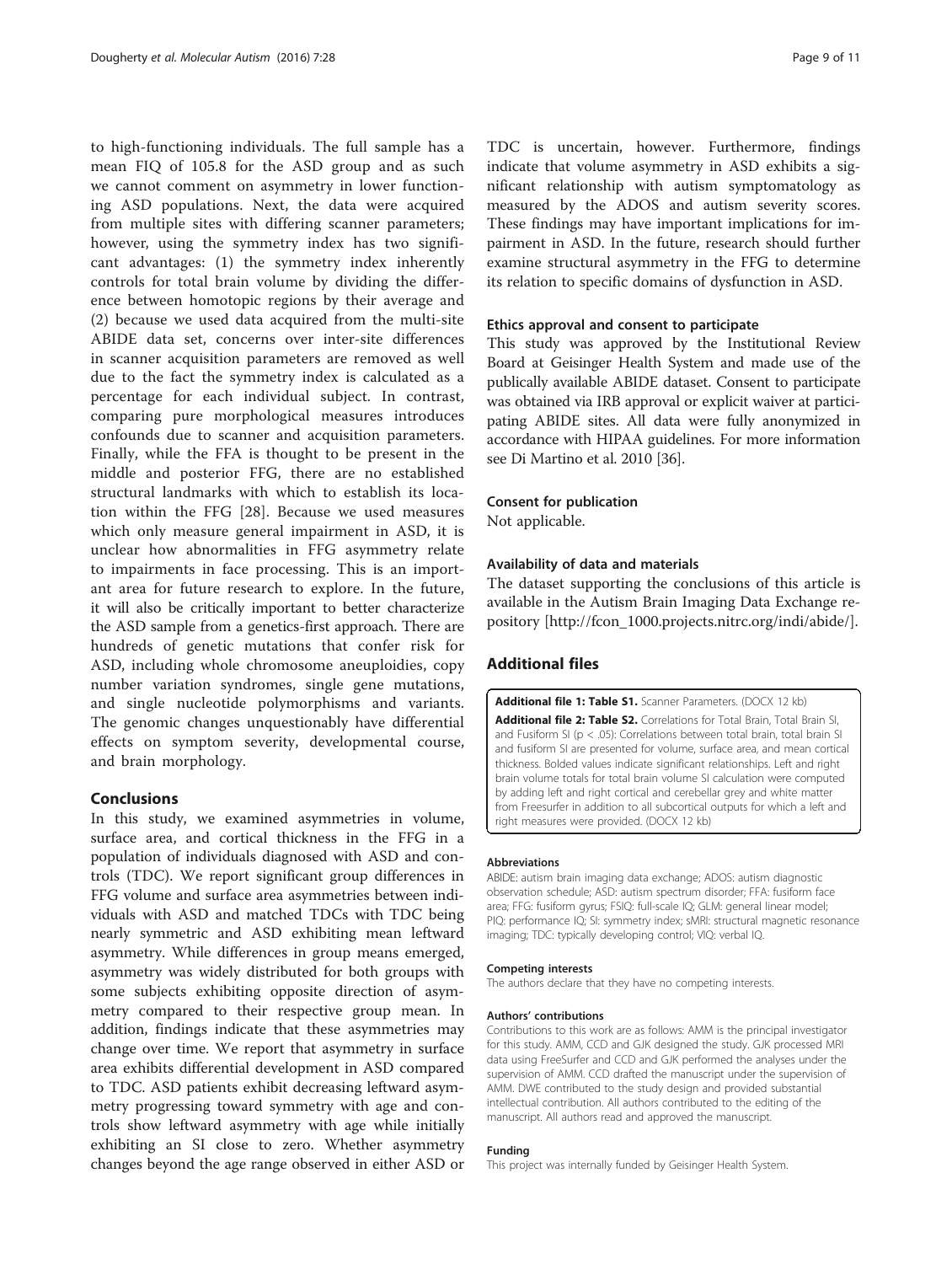#### <span id="page-9-0"></span>Author details

<sup>1</sup> Autism and Developmental Medicine Institute, Geisinger Health System, 120 Hamm Drive, Lewisburg, PA 17837, USA. <sup>2</sup>Department of Psychology, Program in Neuroscience, Bucknell University, 701 Moore Avenue, Lewisburg, PA 17837, USA. <sup>3</sup>Chester F. Carlson Center for Imaging Science, Rochester Institute of Technology, Rochester, NY 14623, USA. <sup>4</sup>Institute for Advanced Application, Geisinger Health System, 100 N Academy Ave, Danville, PA 17822, USA.

#### Received: 12 December 2015 Accepted: 26 April 2016 Published online: 24 May 2016

#### References

- 1. Herbert MR, Ziegler DA, Deutsch CK, O'Brien LM, Kennedy DN, Filipek PA, Bakardjiev AI, Hodgson J, Takeoka M, Makris N. Brain asymmetries in autism and developmental language disorder: a nested whole-brain analysis. Brain. 2005;128:213–26.
- 2. Floris DL, Chura LR, Holt RJ, Suckling J, Bullmore ET, Baron-Cohen S, Spencer MD. Psychological correlates of handedness and corpus callosum asymmetry in autism: the left hemisphere dysfunction theory revisited. J Autism Dev Disord. 2013;43:1758–72.
- 3. Schultz RT, Grelotti DJ, Klin A, Kleinman J, Van der Gaag C, Marois R, Skudlarski P. The role of the fusiform face area in social cognition: implications for the pathobiology of autism. Philos Trans R Soc Lond B Biol Sci. 2003;358:415–27.
- 4. Rangarajan V, Hermes D, Foster BL, Weiner KS, Jacques C, Grill-Spector K, Parvizi J. Electrical stimulation of the left and right human fusiform gyrus causes different effects in conscious face perception. J Neurosci. 2014;34:12828–36.
- Rossion B, Dricot L, Devolder A, Bodart J-M, Crommelinck M, de Gelder B, Zoontjes R. Hemispheric asymmetries for whole-based and part-based face processing in the human fusiform gyrus. J Cogn Neurosci. 2000;12:793–802.
- Kanwisher N, McDermott J, Chun MM. The fusiform face area: a module in human extrastriate cortex specialized for face perception. J Neurosci. 1997;17:4302–11.
- 7. Rossion B, Schiltz C, Crommelinck M. The functionally defined right occipital and fusiform "face areas" discriminate novel from visually familiar faces. Neuroimage. 2003;19:877–83.
- 8. Bukowski H, Dricot L, Hanseeuw B, Rossion B. Cerebral lateralization of facesensitive areas in left-handers: only the FFA does not get it right. Cortex. 2013;49:2583–9.
- 9. Dien J. A tale of two recognition systems: implications of the fusiform face area and the visual word form area for lateralized object recognition models. Neuropsychologia. 2009;47:1–16.
- 10. Cohen L, Dehaene S. Specialization within the ventral stream: the case for the visual word form area. Neuroimage. 2004;22:466–76.
- 11. Dehaene S, Cohen L. The unique role of the visual word form area in reading. Trends Cogn Sci. 2011;15:254–62.
- 12. Weigelt S, Koldewyn K, Kanwisher N. Face identity recognition in autism spectrum disorders: a review of behavioral studies. Neurosci Biobehav Rev. 2012;36:1060–84.
- 13. Weigelt S, Koldewyn K, Kanwisher N. Face recognition deficits in autism spectrum disorders are both domain specific and process specific. PLoS One. 2013;8:e74541.
- 14. Morin K, Guy J, Habak C, Wilson HR, Pagani L, Mottron L, Bertone A. Atypical face perception in autism: a point of view? Autism Res. 2015;8(5):497–506.
- 15. Schultz RT. Developmental deficits in social perception in autism: the role of the amygdala and fusiform face area. Int J Dev Neurosci. 2005;23:125–41.
- 16. Williams DL, Goldstein G, Minshew NJ. Impaired memory for faces and social scenes in autism: clinical implications of memory dysfunction. Arch Clin Neuropsychol. 2005;20:1–15.
- 17. Golan O, Baron-Cohen S, Hill J. The Cambridge mindreading (CAM) face-voice battery: Testing complex emotion recognition in adults with and without Asperger syndrome. J Autism Dev Disord. 2006;36:169–83.
- 18. Watkins KE, Paus T, Lerch JP, Zijdenbos A, Collins DL, Neelin P, Taylor J, Worsley KJ, Evans AC. Structural asymmetries in the human brain: a voxelbased statistical analysis of 142 MRI scans. Cereb Cortex. 2001;11:868–77.
- 19. Herbert MR, Harris GJ, Adrien KT, Ziegler DA, Makris N, Kennedy DN, Lange NT, Chabris CF, Bakardjiev A, Hodgson J. Abnormal asymmetry in language association cortex in autism. Ann Neurol. 2002;52:588–96.
- 20. McDonald B, Highley JR, Walker MA, Herron BM, Cooper SJ, Esiri MM, Crow TJ. Anomalous asymmetry of fusiform and parahippocampal gyrus gray matter in schizophrenia: a postmortem study. Am J Psychiatry. 2000;157:40–47.
- 21. Goldberg E, Roediger D, Kucukboyaci NE, Carlson C, Devinsky O, Kuzniecky R, Halgren E, Thesen T. Hemispheric asymmetries of cortical volume in the human brain. Cortex. 2013;49:200–10.
- 22. Chance SA, Sawyer EK, Clover LM, Wicinski B, Hof PR, Crow TJ. Hemispheric asymmetry in the fusiform gyrus distinguishes Homo sapiens from chimpanzees. Brain Struct Funct. 2013;218:1391–405.
- 23. Rentería ME. Cerebral asymmetry: a quantitative, multifactorial, and plastic brain phenotype. Twin Res Hum Genet. 2012;15:401–13.
- 24. Cardinale RC, Shih P, Fishman I, Ford LM, Müller R-A. Pervasive rightward asymmetry shifts of functional networks in autism spectrum disorder. JAMA Psychiatry. 2013;70:975–82.
- 25. De Fossé L, Hodge SM, Makris N, Kennedy DN, Caviness VS, McGrath L, Steele S, Ziegler DA, Herbert MR, Frazier JA. Language-association cortex asymmetry in autism and specific language impairment. Ann Neurol. 2004; 56:757–66.
- 26. Gage NM, Juranek J, Filipek PA, Osann K, Flodman P, Isenberg AL, Spence MA. Rightward hemispheric asymmetries in auditory language cortex in children with autistic disorder: an MRI investigation. J Neurodev Disord. 2009;1:205–14.
- 27. Joseph RM, Fricker Z, Fenoglio A, Lindgren KA, Knaus TA, Tager-Flusberg H. Structural asymmetries of language-related gray and white matter and their relationship to language function in young children with ASD. Brain Imaging Behav. 2014;8:60–72.
- 28. Van Kooten IAJ, Palmen SJMC, von Cappeln P, Steinbusch HWM, Korr H, Heinsen H, Hof PR, van Engeland H, Schmitz C. Neurons in the fusiform gyrus are fewer and smaller in autism. Brain. 2008;131:987–99.
- Oblak AL, Gibbs TT, Blatt GJ. Decreased GABAB receptors in the cingulate cortex and fusiform gyrus in autism. J Neurochem. 2010;114:1414–23.
- 30. Knecht S, Deppe M, Dräger B, Bobe L, Lohmann H, Ringelstein E-B, Henningsen H. Language lateralization in healthy right-handers. Brain. 2000; 123:74–81.
- 31. Panizzon MS, Fennema-Notestine C, Eyler LT, Jernigan TL, Prom-Wormley E, Neale M, Jacobson K, Lyons MJ, Grant MD, Franz CE, Xian H, Tsuang M, Fischl B, Seidman L, Dale A, Kremen WS. Distinct genetic influences on cortical surface area and cortical thickness. Cereb Cortex. 2009;19:2728–35.
- 32. Weiner KS, Zilles K. The anatomical and functional specialization of the fusiform gyrus. Neuropsychologia. 2015.
- Mion M, Patterson K, Acosta-Cabronero J, Pengas G, Izquierdo-Garcia D, Hong YT, Fryer TD, Williams GB, Hodges JR, Nestor PJ. What the left and right anterior fusiform gyri tell us about semantic memory. Brain. 2010;133: 3256–68.
- 34. Lord C, Risi S, Lambrecht L, Cook Jr EH, Leventhal BL, DiLavore PC, Pickles A, Rutter M. The autism diagnostic observation schedule—generic: a standard measure of social and communication deficits associated with the spectrum of autism. J Autism Dev Disord. 2000;30:205–23.
- 35. Gotham K, Pickles A, Lord C. Standardizing ADOS scores for a measure of severity in autism spectrum disorders. J Autism Dev Disord. 2009;39:693–705.
- 36. Di Martino A, Yan C-G, Li Q, Denio E, Castellanos FX, Alaerts K, Anderson JS, Assaf M, Bookheimer SY, Dapretto M. The autism brain imaging data exchange: towards a large-scale evaluation of the intrinsic brain architecture in autism. Mol Psychiatry. 2014;19:659–67.
- 37. Autism brain imaging data exchange [http://www.fcon\_1000.projects.nitrc. org/indi/abide/]
- 38. Fischl B, Salat DH, Busa E, Albert M, Dieterich M, Haselgrove C, Van Der Kouwe A, Killiany R, Kennedy D, Klaveness S. Whole brain segmentation: automated labeling of neuroanatomical structures in the human brain. Neuron. 2002;33:341–55.
- 39. Desikan RS, Ségonne F, Fischl B, Quinn BT, Dickerson BC, Blacker D, Buckner RL, Dale AM, Maguire RP, Hyman BT. An automated labeling system for subdividing the human cerebral cortex on MRI scans into gyral based regions of interest. Neuroimage. 2006;31:968–80.
- 40. Galaburda AM, Corsiglia J, Rosen GD, Sherman GF. Planum temporale asymmetry, reappraisal since Geschwind and Levitsky. Neuropsychologia. 1987;25:853–68.
- 41. Hepper PG, Shahidullah S, White R. Handedness in the human fetus. Neuropsychologia. 1991;29:1107–11.
- 42. McCartney G, Hepper P. Development of lateralized behaviour in the human fetus from 12 to 27 weeks' gestation. Dev Med Child Neurol. 1999;41:83–6.